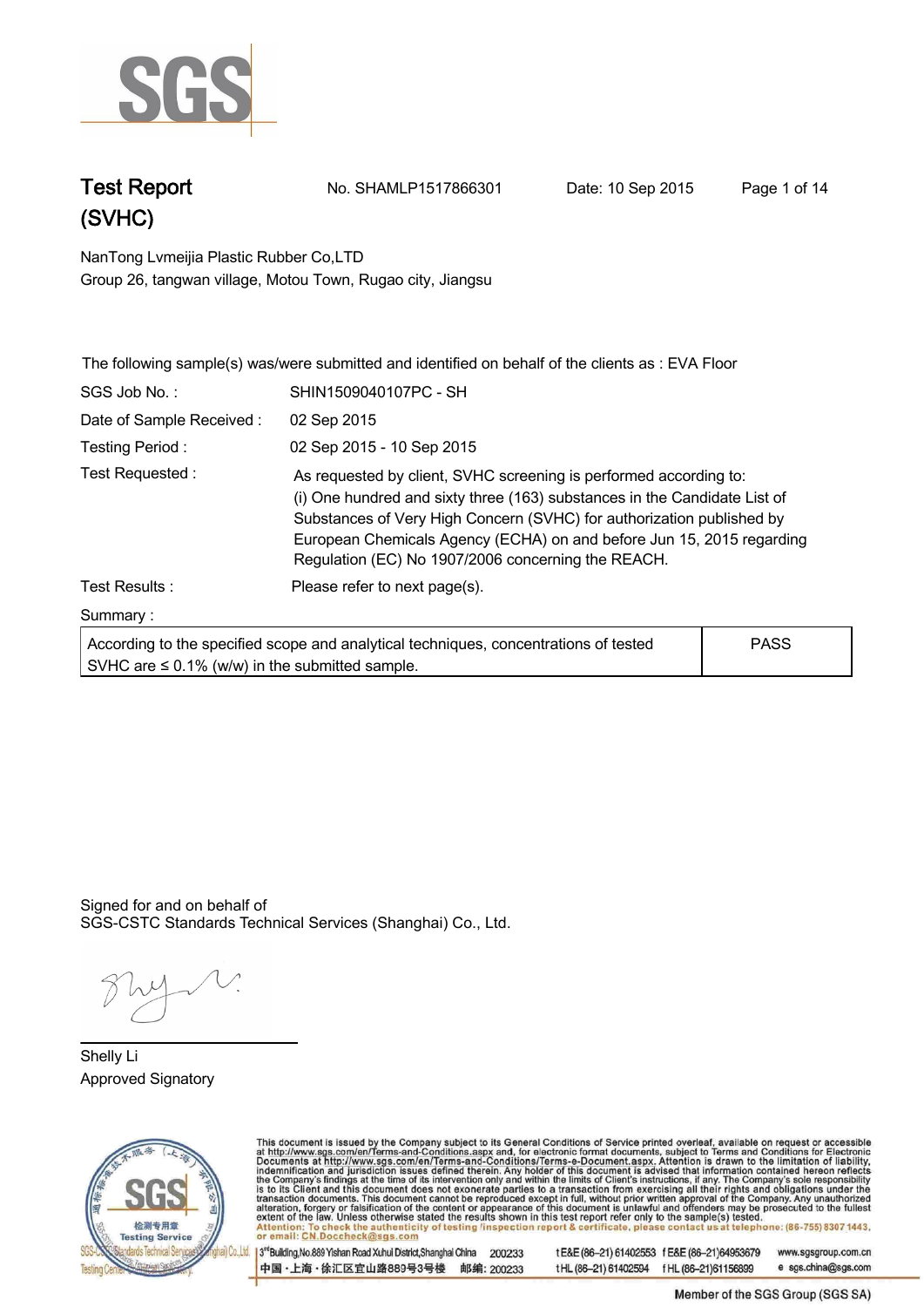

**Test Report. No. SHAMLP1517866301 Date: 10 Sep 2015. Page 2 of 14.**

#### **Remark :.**

 **(1) The chemical analysis of specified SVHC is performed by means of currently available analytical techniques against the following SVHC related documents published by ECHA: http://echa.europa.eu/web/guest/candidate-list-table** 

 **These lists are under evaluation by ECHA and may subject to change in the future.** 

### **(2) Concerning article(s):**

 **In accordance with Regulation (EC) No 1907/2006, any EU producer or importer of articles shall notify ECHA, in accordance with paragraph 4 of Article 7, if a substance meets the criteria in Article 57 and is identified in accordance with Article 59(1) of the Regulation, if (a) the substance in the Candidate List is present in those articles in quantities totaling over one tonne per producer or importer per year; and (b) the substance in the Candidate List is present in those articles above a concentration of 0.1% weight by weight (w/w).** 

 **Article 33 of Regulation (EC) No 1907/2006 requires supplier of an article containing a substance meeting the criteria in Article 57 and identified in accordance with Article 59(1) in a concentration above 0.1% weight by weight (w/w) shall provide the recipient of the article with sufficient information, available to the supplier, to allow safe use of the article including, as a minimum, the name of that substance in the Candidate List.** 

 **SGS adopts the interpretation of ECHA for SVHC in article unless indicated otherwise. Detail explanation is available at the following link:**

 **http://webstage.contribute.sgs.net/corpreach/documents/SGS-CTS\_SVHC-paper-EN-11.pdf** 

 **(3) Concerning material(s):** 

 **Test results in this report are based on the tested sample. This report refers to testing result of tested sample submitted as homogenous material(s). In case such material is being used to compose an article, the results indicated in this report may not represent SVHC concentration in such article. If this report refers to testing result of composite material group by equal weight proportion, the material in each composite test group may come from more than one article.** 

 **If the sample is a substance or mixture, and it directly exports to EU, client has the obligation to comply with the supply chain communication obligation under Article 31 of Regulation (EC) No. 1907/2006 and the conditions of Authorization of substance of very high concern included in the Annex XIV of the Regulation (EC) No. 1907/2006.** 

 **(4) Concerning substance and preparation:** 

 **If a SVHC is found over 0.1% (w/w) and/or the specific concentration limit which is set in Regulation (EC) No 1272/2008 and No 790/2009, client is suggested to prepare a Safety Data Sheet (SDS) against the SVHC to comply with the supply chain communication obligation under Regulation (EC) No 1907/2006, in which:** 

 **- a substance that is classified as hazardous under the CLP Regulation (EC) No 1272/2008.** 

 **- a mixture that is classified as dangerous according Dangerous Preparations Directive** 



This document is issued by the Company subject to its General Conditions of Service printed overleaf, available on request or accessible at http://www.sgs.com/en/Terms-and-Conditions.aspx and, for electronic format docume

3<sup>rd</sup>Building, No.889 Yishan Road Xuhui District, Shanghai China 200233 中国·上海·徐汇区宜山路889号3号楼 邮编: 200233

www.sgsgroup.com.cn tE&E(86-21)61402553 fE&E(86-21)64953679 e sgs.china@sgs.com tHL (86-21) 61402594 fHL (86-21)61156899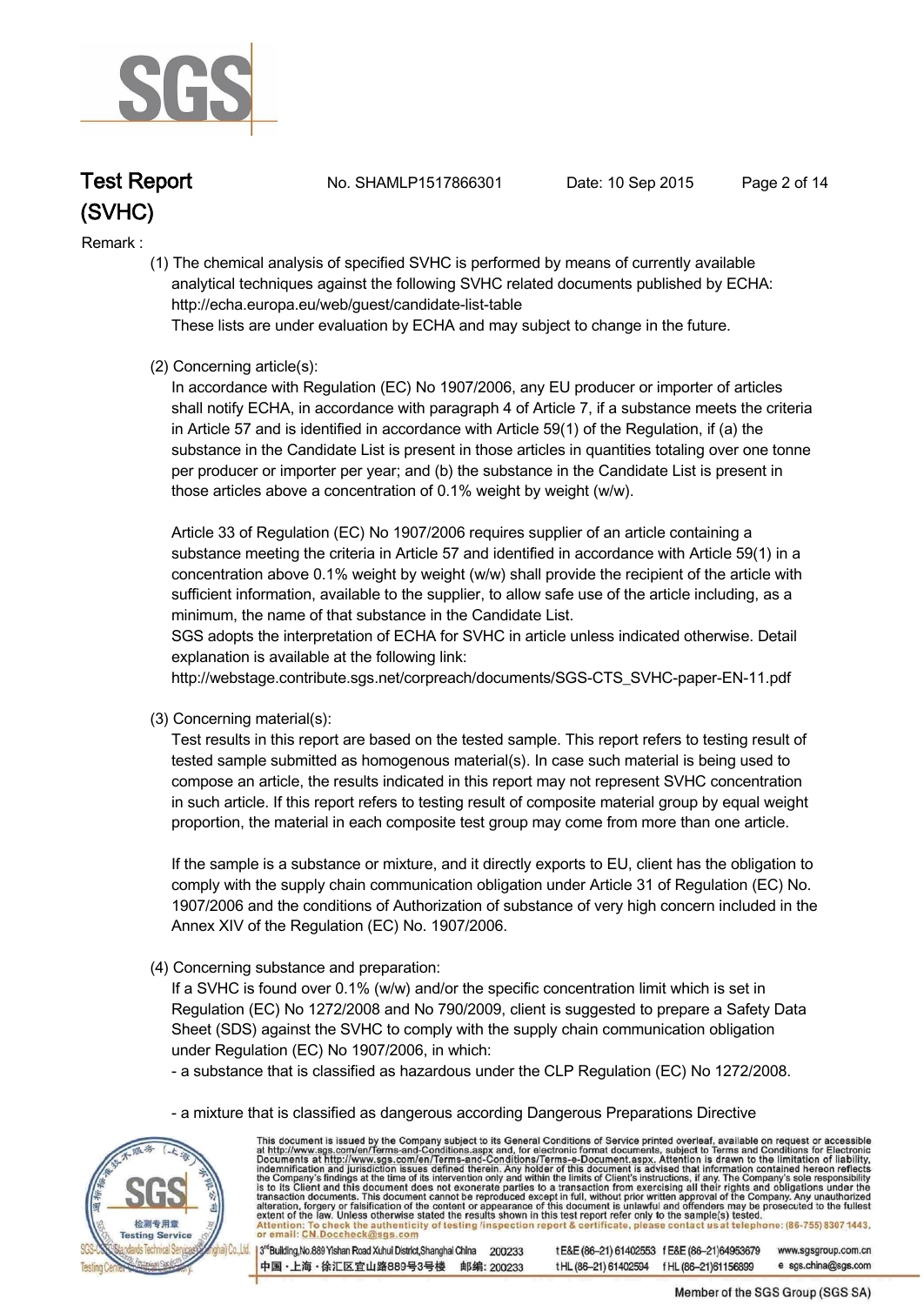

**Test Report. No. SHAMLP1517866301 Date: 10 Sep 2015. Page 3 of 14.**

 **1999/45/EC or classified as hazardous under the CLP Regulation (EC) No 1272/2008, when their concentrations are equal to, or greater than, those defined in the Article 3(3) of 1999/45/EC or the lower values given in Part 3 of Annex VI of Regulation (EC) No. 1272/2008; or** 

 **- a mixture is not classified as dangerous under Directive 1999/45/EC, but contains either: (a) a substance posing human health or environmental hazards in an individual concentration of ≥ 1 % by weight for mixtures that are solid or liquids (i.e., non-gaseous mixtures) or ≥ 0.2 % by volume for gaseous mixtures; or** 

 **(b) a substance that is PBT, or vPvB in an individual concentration of ≥ 0.1 % by weight for mixtures that are solid or liquids (i.e., non-gaseous mixtures); or** 

 **(c) a substance on the SVHC candidate list (for reasons other than those listed above), in an individual concentration of ≥ 0.1 % by weight for non-gaseous mixtures; or** 

- **(d) a substance for which there are Europe-wide workplace exposure limits.**
- **(5) If a SVHC is found over the reporting limit, client is suggested to identify the component which contains the SVHC and the exact concentration of the SVHC by requesting further quantitative analysis from the laboratory.**

#### **Test Sample :.**

**Sample Description :.**

| Specimen No.    | SGS Sample ID    | <b>Description</b> |  |
|-----------------|------------------|--------------------|--|
| SN <sub>1</sub> | SHA15-178663.001 | Yellow foam        |  |

#### **Test Method :.**

**SGS In-House method-SHTC-CHEM-SOP-97-T, SHTC-CHEM-SOP-302-T, Analyzed by ICP-OES, UV-VIS, GC-MS, HPLC-DAD/MS and Colorimetric Method. .**



This document is issued by the Company subject to its General Conditions of Service printed overleaf, available on request or accessible<br>at http://www.sgs.com/en/Terms-and-Conditions.aspx and, for electronic format docume

3<sup>rd</sup>Building, No.889 Yishan Road Xuhui District, Shanghai China 200233 中国·上海·徐汇区宜山路889号3号楼 邮编: 200233

tE&E (86-21) 61402553 fE&E (86-21)64953679 www.sgsgroup.com.cn tHL (86-21) 61402594 fHL (86-21)61156899 e sgs.china@sgs.com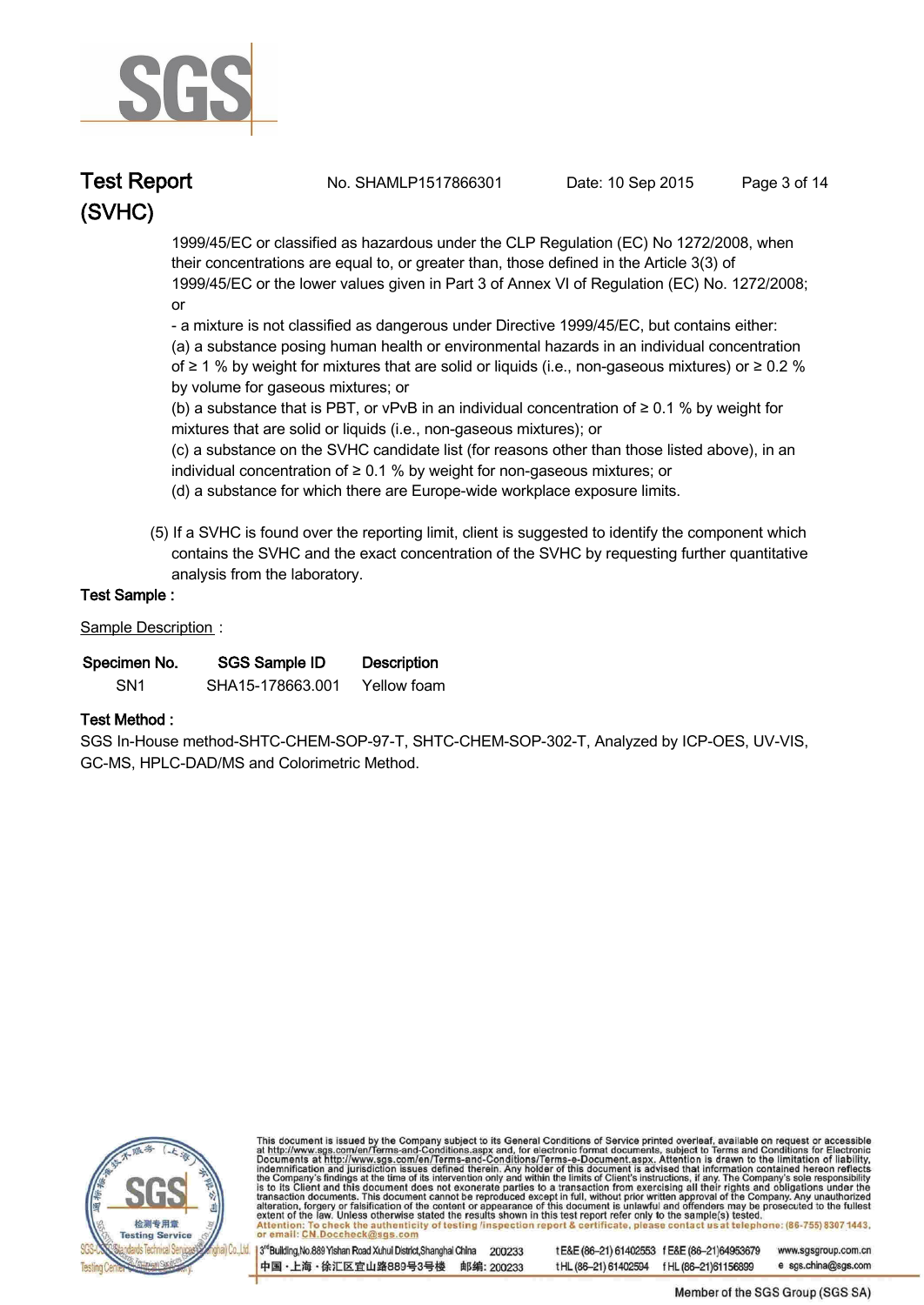

**Test Report. No. SHAMLP1517866301 Date: 10 Sep 2015. Page 4 of 14.**

### **Test Result: (Substances in the Candidate List of SVHC)**

|                          | <b>Batch Substance Name</b>       | CAS No. | 001<br>Concentration (%) | (%)<br><b>RL</b> |
|--------------------------|-----------------------------------|---------|--------------------------|------------------|
| $\overline{\phantom{0}}$ | All tested SVHC in candidate list |         | NC                       | -                |

**Notes :.**

- **(1)The table above only shows detected SVHC, and SVHC that below RL are not reported. Please refer to Appendix for the full list of tested SVHC.**
- **(2) RL = Reporting Limit. All RL are based on homogenous material**
- **ND = Not detected (lower than RL), ND is denoted on the SVHC substance.**
- **(3) △CAS No. of diastereoisomers identified (α-HBCDD, β-HBCDD, γ-HBCDD): 134237-50-6, 134237-51-7, 134237-52-8**

 **☆CAS No. of Hexahydromethylphathalic anhydride, Hexahydro-4-methylphathalic anhydride, Hexahydro-1-methylphathalic anhydride, Hexahydro-3-methylphathalic anhydride: 25550-51-0, 19438-60-9, 48122-14-1, 57110-29-9; EC No. of those: 247-094-1, 243-072-0, 256-356-4, 260-566-1.**

**(4) \* The test result is based on the calculation of selected element(s) / marker(s) and to the worst-case scenario. For detail information, please refer to the SGS REACH website: www.reach.sgs.com/substance-of-very-high-concern-analysis-information-page.htm Calculated concentration of boric compounds are based on the water extractive boron by ICP-OES.**

 **RL = 0.005% is evaluated for element (i.e. cobalt, arsenic, lead, chromium (VI), aluminum, zirconium, strontium, zinc, antimony, titanium, barium and cadmium respectively), except molybdenum RL=0.0005%, boron RL=0.0025 %( only for Lead bis (tetrafluoroborate)). .**

 **(5) § The substance is proposed for the identification as SVHC only where it contains Michler's ketone (CAS Number: 90-94-8) or Michler's base (CAS Number: 101-61-1) ≥0.1% (w/w). .**



This document is issued by the Company subject to its General Conditions of Service printed overleaf, available on request or accessible<br>at http://www.sgs.com/en/Terms-and-Conditions.aspx and, for electronic format docume

3<sup>rd</sup>Building, No.889 Yishan Road Xuhui District, Shanghai China 200233 中国·上海·徐汇区宜山路889号3号楼 邮编: 200233

tE&E(86-21) 61402553 fE&E(86-21)64953679 www.sgsgroup.com.cn e sgs.china@sgs.com tHL (86-21) 61402594 fHL (86-21)61156899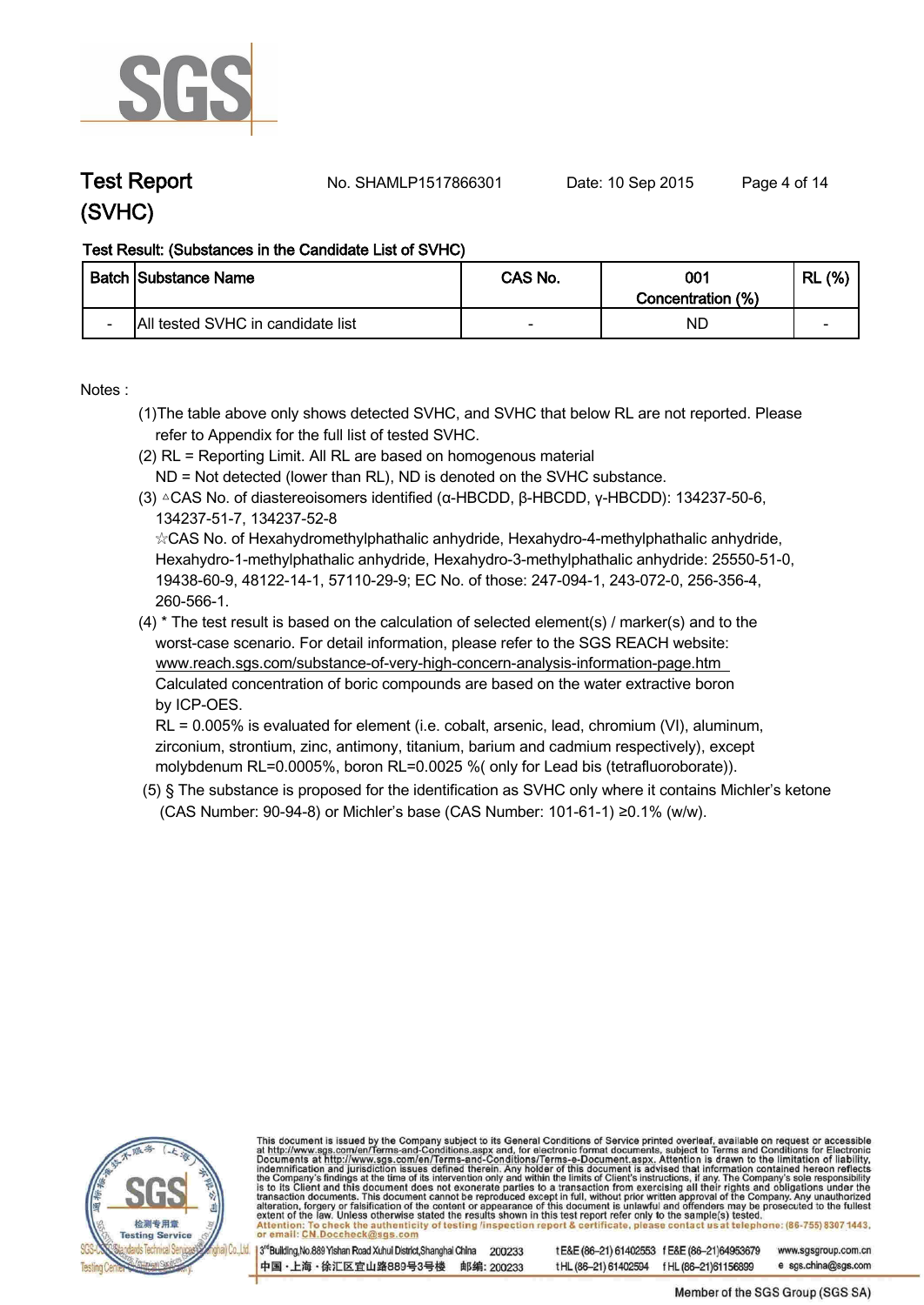

**Test Report. No. SHAMLP1517866301 Date: 10 Sep 2015. Page 5 of 14.**

#### **Appendix Full list of tested SVHC:**

| <b>Batch</b>               | No.            | <b>Substance Name</b>                                                                                                                   | CAS No.                  | <b>RL</b> (%) |
|----------------------------|----------------|-----------------------------------------------------------------------------------------------------------------------------------------|--------------------------|---------------|
|                            | $\mathbf 1$    | 4,4'-Diaminodiphenylmethane(MDA)                                                                                                        | 101-77-9                 | 0.050         |
|                            | $\overline{2}$ | 5-tert-butyl-2,4,6-trinitro-m-xylene (musk xylene)                                                                                      | $81 - 15 - 2$            | 0.050         |
| $\mathbf{I}$               | $\mathbf{3}$   | Alkanes, C10-13, chloro (Short Chain Chlorinated Paraffins)                                                                             | 85535-84-8               | 0.050         |
| ı                          | 4              | Anthracene                                                                                                                              | 120-12-7                 | 0.050         |
| $\mathbf{I}$               | 5              | Benzyl butyl phthalate (BBP)                                                                                                            | 85-68-7                  | 0.050         |
| $\mathbf{I}$               | 6              | Bis (2-ethylhexyl)phthalate (DEHP)                                                                                                      | 117-81-7                 | 0.050         |
| I                          | $\overline{7}$ | Bis(tributyltin) oxide (TBTO)                                                                                                           | 56-35-9                  | 0.050         |
| $\mathbf{I}$               | 8              | Cobalt dichloride*                                                                                                                      | 7646-79-9                | 0.005         |
| I                          | 9              | Diarsenic pentaoxide*                                                                                                                   | 1303-28-2                | 0.005         |
| I                          | 10             | Diarsenic trioxide*                                                                                                                     | 1327-53-3                | 0.005         |
|                            | 11             | Dibutyl phthalate (DBP)                                                                                                                 | 84-74-2                  | 0.050         |
| I                          | 12             | Hexabromocyclododecane (HBCDD) and all major<br>diastereoisomers identified ( $\alpha$ -HBCDD, $\beta$ -HBCDD,<br>γ-HBCDD) <sup>∆</sup> | 25637-99-4,<br>3194-55-6 | 0.050         |
| <b>I</b>                   | 13             | Lead hydrogen arsenate*                                                                                                                 | 7784-40-9                | 0.005         |
| I                          | 14             | Sodium dichromate*                                                                                                                      | 7789-12-0,<br>10588-01-9 | 0.005         |
| $\mathbf{I}$               | 15             | Triethyl arsenate*                                                                                                                      | 15606-95-8               | 0.005         |
| Ш                          | 16             | 2,4-Dinitrotoluene                                                                                                                      | 121-14-2                 | 0.050         |
| $\ensuremath{\mathsf{II}}$ | 17             | Acrylamide                                                                                                                              | 79-06-1                  | 0.050         |
| $\ensuremath{\mathsf{II}}$ | 18             | Anthracene oil*                                                                                                                         | 90640-80-5               | 0.050         |
| Ш                          | 19             | Anthracene oil, anthracene paste*                                                                                                       | 90640-81-6               | 0.050         |
| Ш                          | 20             | Anthracene oil, anthracene paste, anthracene fraction*                                                                                  | 91995-15-2               | 0.050         |



This document is issued by the Company subject to its General Conditions of Service printed overleaf, available on request or accessible<br>at http://www.sgs.com/en/Terms-and-Conditions.aspx and, for electronic format docume

3rd Building, No.889 Yishan Road Xuhui District, Shanghai China 200233 中国·上海·徐汇区宜山路889号3号楼 邮编: 200233 tE&E (86-21) 61402553 fE&E (86-21)64953679 www.sgsgroup.com.cn tHL (86-21) 61402594 fHL (86-21) 61156899

e sgs.china@sgs.com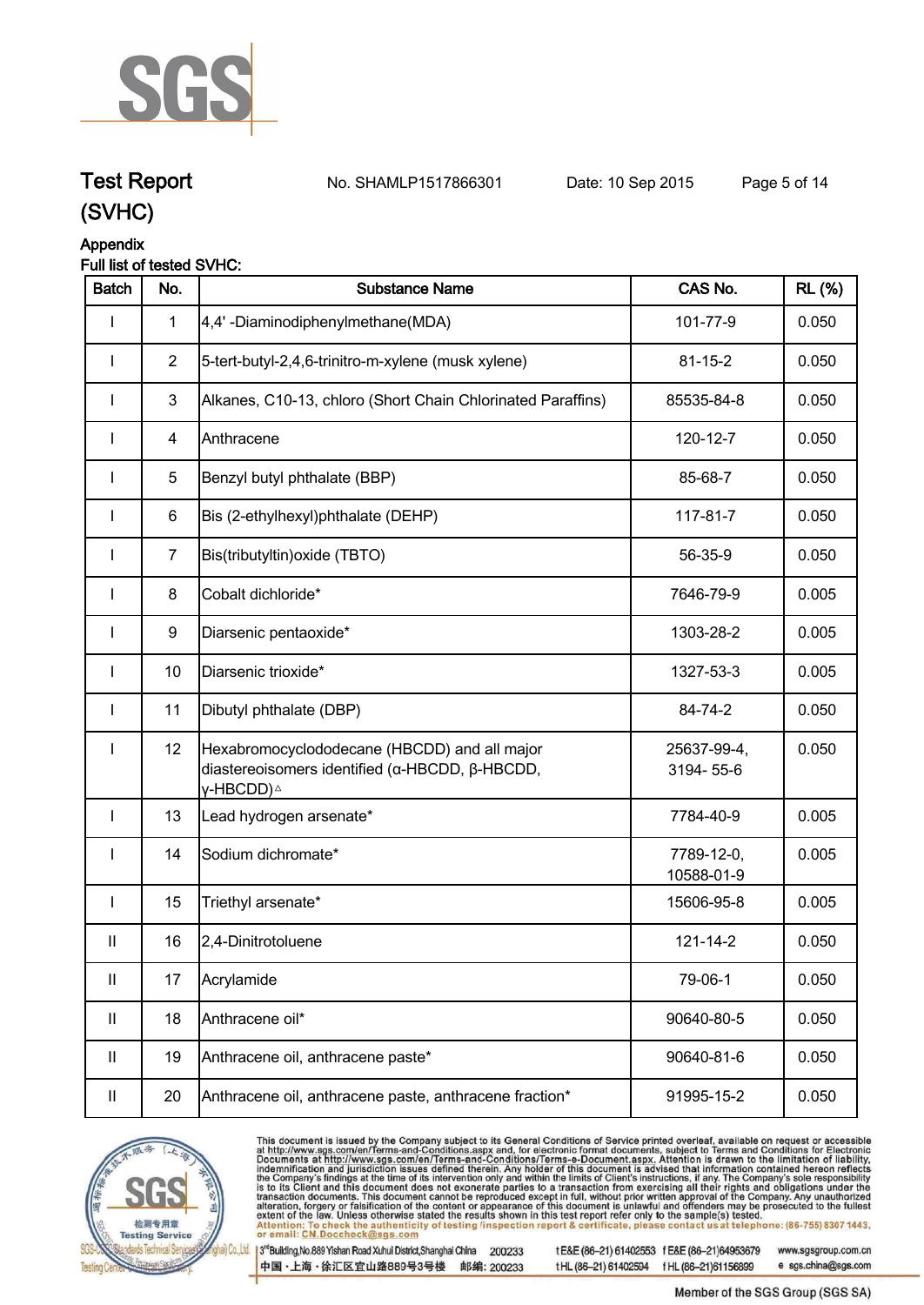

## **Test Report. No. SHAMLP1517866301 Date: 10 Sep 2015. Page 6 of 14.**

### **(SVHC)**

### **Appendix**

### **Full list of tested SVHC:**

| <b>Batch</b>       | No. | <b>Substance Name</b>                                                             | CAS No.                                | <b>RL</b> (%) |
|--------------------|-----|-----------------------------------------------------------------------------------|----------------------------------------|---------------|
| Ш                  | 21  | Anthracene oil, anthracene paste, distn. lights*                                  | 91995-17-4                             | 0.050         |
| Ш                  | 22  | Anthracene oil, anthracene-low*                                                   | 90640-82-7                             | 0.050         |
| Ш                  | 23  | Diisobutyl phthalate                                                              | 84-69-5                                | 0.050         |
| Ш                  | 24  | Lead chromate*                                                                    | 7758-97-6                              | 0.005         |
| $\mathbf{II}$      | 25  | Lead chromate molybdate sulphate red (C.I. Pigment Red<br>$104$ <sup>*</sup>      | 12656-85-8                             | 0.005         |
| $\mathbf{II}$      | 26  | Lead sulfochromate yellow (C.I. Pigment Yellow 34)*                               | 1344-37-2                              | 0.005         |
| $\mathbf{II}$      | 27  | Pitch, coal tar, high temp.*                                                      | 65996-93-2                             | 0.050         |
| $\mathbf{I}$       | 28  | Tris(2-chloroethyl)phosphate                                                      | 115-96-8                               | 0.050         |
| Ш                  | 29  | Ammonium dichromate*                                                              | 7789-09-5                              | 0.005         |
| Ш                  | 30  | Boric acid*                                                                       | 10043-35-3,<br>11113-50-1              | 0.005         |
| $\mathop{\rm III}$ | 31  | Disodium tetraborate, anhydrous*                                                  | 1303-96-4,<br>1330-43-4,<br>12179-04-3 | 0.005         |
| $\mathbf{III}$     | 32  | Potassium chromate*                                                               | 7789-00-6                              | 0.005         |
| $\mathop{\rm III}$ | 33  | Potassium dichromate*                                                             | 7778-50-9                              | 0.005         |
| Ш                  | 34  | Sodium chromate*                                                                  | 7775-11-3                              | 0.005         |
| Ш                  | 35  | Tetraboron disodium heptaoxide, hydrate*                                          | 12267-73-1                             | 0.005         |
| Ш                  | 36  | Trichloroethylene                                                                 | 79-01-6                                | 0.050         |
| ${\sf IV}$         | 37  | 2-Ethoxyethanol                                                                   | 110-80-5                               | 0.050         |
| ${\sf IV}$         | 38  | 2-Methoxyethanol                                                                  | 109-86-4                               | 0.050         |
| ${\sf IV}$         | 39  | Chromic acid,<br>Oligomers of chromic acid and dichromic acid,<br>Dichromic acid* | 7738-94-5<br>13530-68-2                | 0.005         |



This document is issued by the Company subject to its General Conditions of Service printed overleaf, available on request or accessible<br>at http://www.sgs.com/en/Terms-and-Conditions.aspx and, for electronic format docume

3rd Building, No.889 Yishan Road Xuhui District, Shanghai China 200233 中国·上海·徐汇区宜山路889号3号楼 邮编: 200233 tE&E (86-21) 61402553 fE&E (86-21)64953679 www.sgsgroup.com.cn tHL (86-21) 61402594 fHL (86-21) 61156899

e sgs.china@sgs.com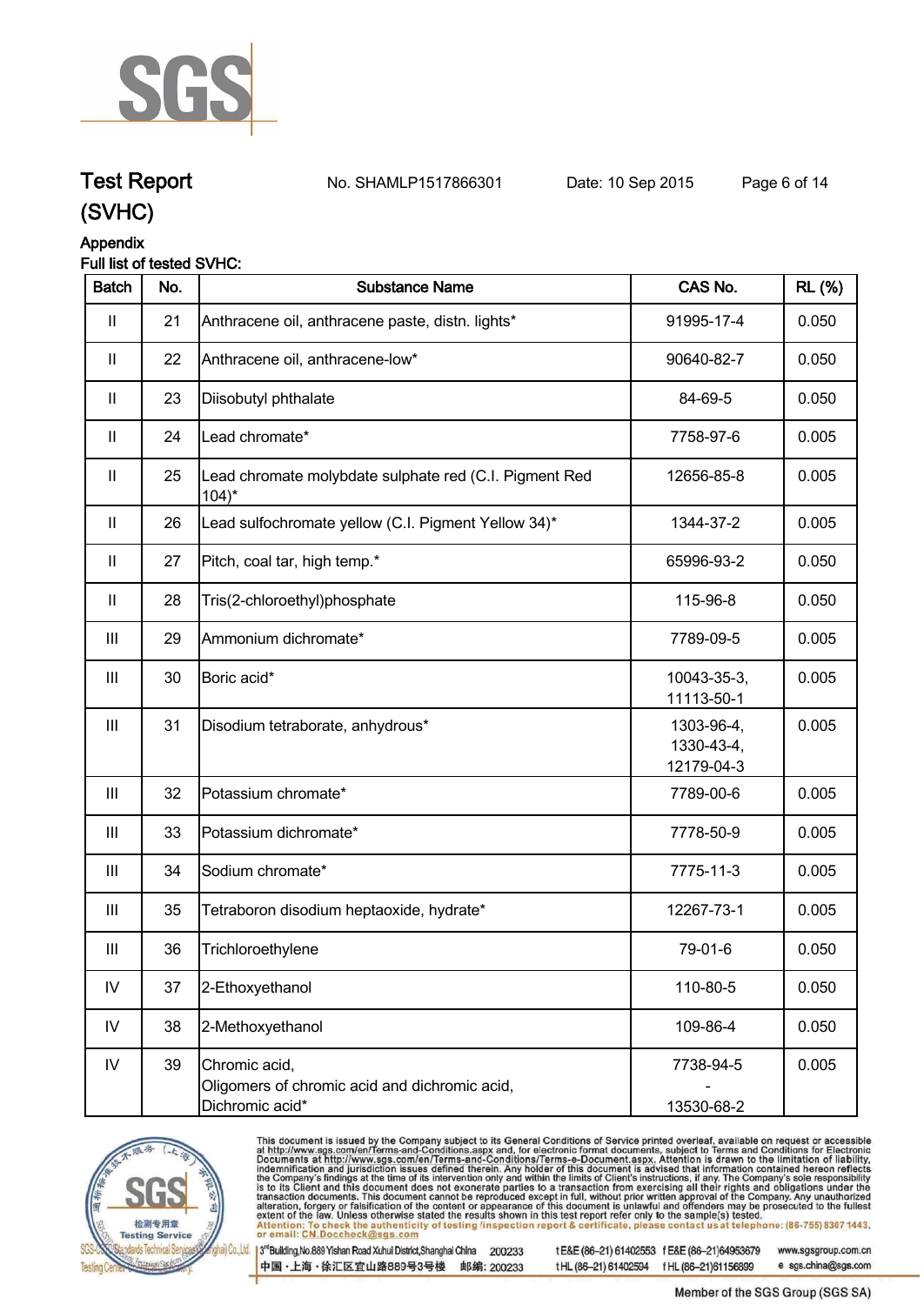

### **Test Report. No. SHAMLP1517866301 Date: 10 Sep 2015. Page 7 of 14.**

### **(SVHC)**

### **Appendix**

### **Full list of tested SVHC:**

| <b>Batch</b>  | No. | <b>Substance Name</b>                                                      | CAS No.                     | <b>RL</b> (%) |
|---------------|-----|----------------------------------------------------------------------------|-----------------------------|---------------|
| IV            | 40  | Chromium trioxide*                                                         | 1333-82-0                   | 0.005         |
| $\mathsf{IV}$ | 41  | Cobalt(II) carbonate*                                                      | 513-79-1                    | 0.005         |
| IV            | 42  | Cobalt(II) diacetate*                                                      | 71-48-7                     | 0.005         |
| IV            | 43  | Cobalt(II) dinitrate*                                                      | 10141-05-6                  | 0.005         |
| IV            | 44  | Cobalt(II) sulphate*                                                       | 10124-43-3                  | 0.005         |
| V             | 45  | 1,2,3-trichloropropane                                                     | 96-18-4                     | 0.050         |
| V             | 46  | 1,2-Benzenedicarboxylic acid, di-C6-8-branched alkyl esters,<br>C7-rich    | 71888-89-6                  | 0.050         |
| $\vee$        | 47  | 1,2-Benzenedicarboxylic acid, di-C7-11-branched and linear<br>alkyl esters | 68515-42-4                  | 0.050         |
| V             | 48  | 1-methyl-2-pyrrolidone                                                     | 872-50-4                    | 0.050         |
| V             | 49  | 2-ethoxyethyl acetate                                                      | 111-15-9                    | 0.050         |
| $\vee$        | 50  | Hydrazine                                                                  | 7803-57-8,<br>302-01-2      | 0.050         |
| $\vee$        | 51  | Strontium chromate*                                                        | 7789-06-2                   | 0.005         |
| VI            | 52  | 1,2-Dichloroethane                                                         | 107-06-2                    | 0.050         |
| VI            | 53  | 2,2'-dichloro-4,4'-methylenedianiline                                      | $101 - 14 - 4$              | 0.050         |
| VI            | 54  | 2-Methoxyaniline; o-Anisidine                                              | $90 - 04 - 0$               | 0.050         |
| VI            | 55  | 4-(1,1,3,3-tetramethylbutyl)phenol                                         | 140-66-9                    | 0.050         |
| VI            | 56  | Aluminosilicate Refractory Ceramic Fibres *                                | 650-017-00-8 (Index<br>no.) | 0.005         |
| VI            | 57  | Arsenic acid*                                                              | 7778-39-4                   | 0.005         |
| VI            | 58  | Bis(2-methoxyethyl) ether                                                  | 111-96-6                    | 0.050         |
| VI            | 59  | Bis(2-methoxyethyl) phthalate                                              | 117-82-8                    | 0.050         |



This document is issued by the Company subject to its General Conditions of Service printed overleaf, available on request or accessible<br>at http://www.sgs.com/en/Terms-and-Conditions.aspx and, for electronic format docume

3rd Building, No.889 Yishan Road Xuhui District, Shanghai China 200233 中国·上海·徐汇区宜山路889号3号楼 邮编: 200233 tE&E (86-21) 61402553 fE&E (86-21)64953679 www.sgsgroup.com.cn tHL (86-21) 61402594 fHL (86-21) 61156899 e sgs.china@sgs.com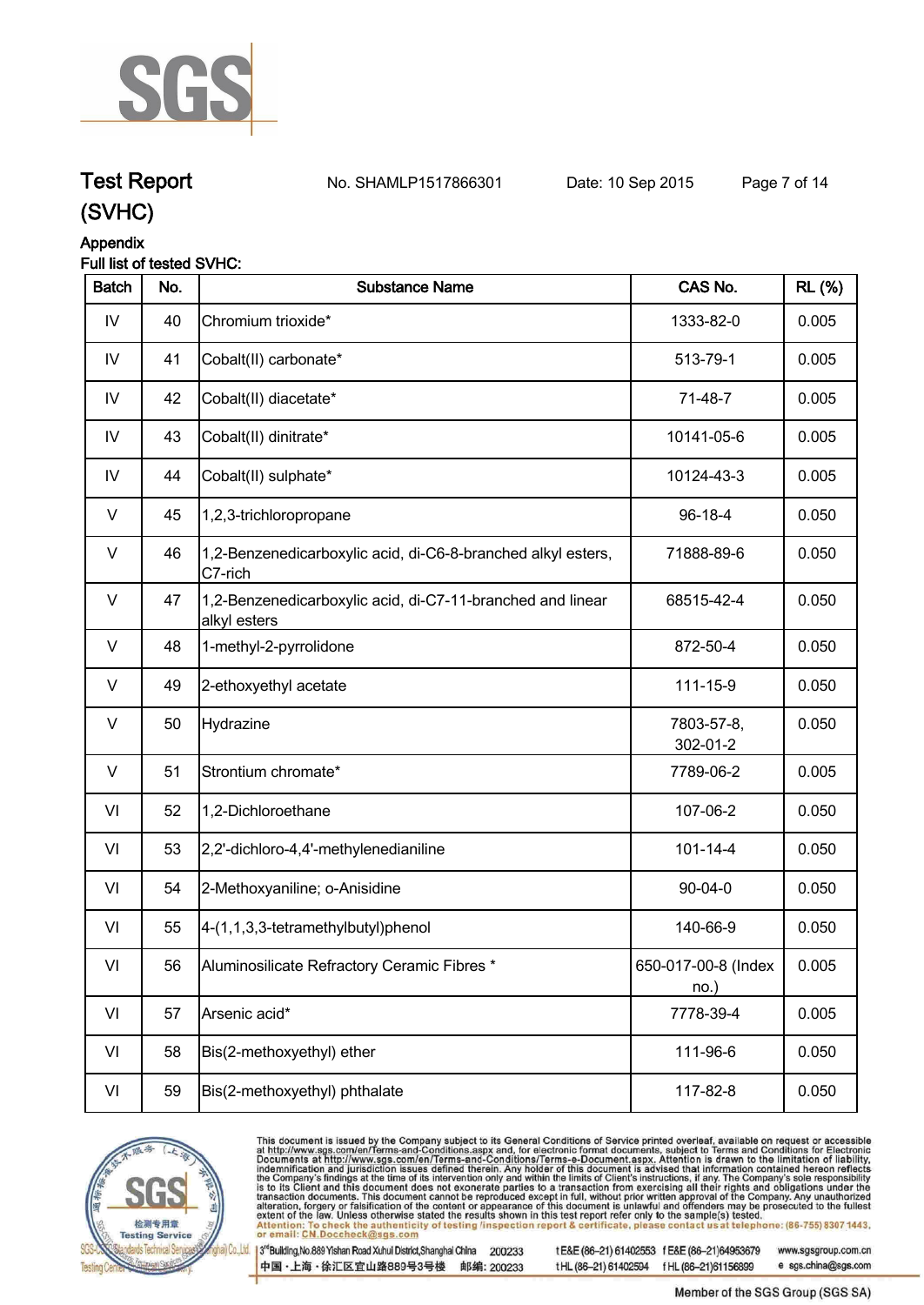

## **Test Report. No. SHAMLP1517866301 Date: 10 Sep 2015. Page 8 of 14.**

### **(SVHC)**

### **Appendix**

### **Full list of tested SVHC:**

| <b>Batch</b> | No. | <b>Substance Name</b>                                                                                                                               | CAS No.                     | <b>RL</b> (%) |
|--------------|-----|-----------------------------------------------------------------------------------------------------------------------------------------------------|-----------------------------|---------------|
| VI           | 60  | Calcium arsenate*                                                                                                                                   | 7778-44-1                   | 0.005         |
| VI           | 61  | Dichromium tris(chromate) *                                                                                                                         | 24613-89-6                  | 0.005         |
| VI           | 62  | Formaldehyde, oligomeric reaction products with aniline                                                                                             | 25214-70-4                  | 0.050         |
| VI           | 63  | Lead diazide, Lead azide*                                                                                                                           | 13424-46-9                  | 0.005         |
| VI           | 64  | Lead dipicrate*                                                                                                                                     | 6477-64-1                   | 0.005         |
| VI           | 65  | Lead styphnate*                                                                                                                                     | 15245-44-0                  | 0.005         |
| VI           | 66  | N,N-dimethylacetamide                                                                                                                               | 127-19-5                    | 0.050         |
| VI           | 67  | Pentazinc chromate octahydroxide*                                                                                                                   | 49663-84-5                  | 0.005         |
| VI           | 68  | Phenolphthalein                                                                                                                                     | 77-09-8                     | 0.050         |
| VI           | 69  | Potassium hydroxyoctaoxodizincatedichromate*                                                                                                        | 11103-86-9                  | 0.005         |
| VI           | 70  | Trilead diarsenate*                                                                                                                                 | 3687-31-8                   | 0.005         |
| VI           | 71  | Zirconia Aluminosilicate Refractory Ceramic Fibres*                                                                                                 | 650-017-00-8 (Index<br>no.) | 0.005         |
| VII          | 72  | [[4-[[4-anilino-1-naphthyl][4-<br>(dimethylamino)phenyl]methylene]cyclohexa-2,5-dien-1-ylide<br>ne] dimethylammonium chloride (C.I. Basic Blue 26)§ | 2580-56-5                   | 0.050         |
| VII          | 73  | [[4-[4,4'-bis(dimethylamino)<br>benzhydrylidene]cyclohexa-2,5-dien-1-ylidene]dimethylamm<br>onium chloride (C.I. Basic Violet 3)§                   | 548-62-9                    | 0.050         |
| VII          | 74  | 1,2-bis(2-methoxyethoxy)ethane (TEGDME; triglyme)                                                                                                   | 112-49-2                    | 0.050         |
| VII          | 75  | 1,2-dimethoxyethane; ethylene glycol dimethyl ether<br>(EGDME)                                                                                      | 110-71-4                    | 0.050         |
| VII          | 76  | 4,4'-bis(dimethylamino) benzophenone (Michler's Ketone)                                                                                             | 90-94-8                     | 0.050         |
| VII          | 77  | 4,4'-bis(dimethylamino)-4"-(methylamino)trityl alcohol§                                                                                             | $561 - 41 - 1$              | 0.050         |
| VII          | 78  | Diboron trioxide*                                                                                                                                   | 1303-86-2                   | 0.005         |



This document is issued by the Company subject to its General Conditions of Service printed overleaf, available on request or accessible<br>at http://www.sgs.com/en/Terms-and-Conditions.aspx and, for electronic format docume

3rd Building, No.889 Yishan Road Xuhui District, Shanghai China 200233 中国·上海·徐汇区宜山路889号3号楼 邮编: 200233 tE&E (86-21) 61402553 fE&E (86-21)64953679 www.sgsgroup.com.cn tHL (86-21) 61402594 fHL (86-21) 61156899 e sgs.china@sgs.com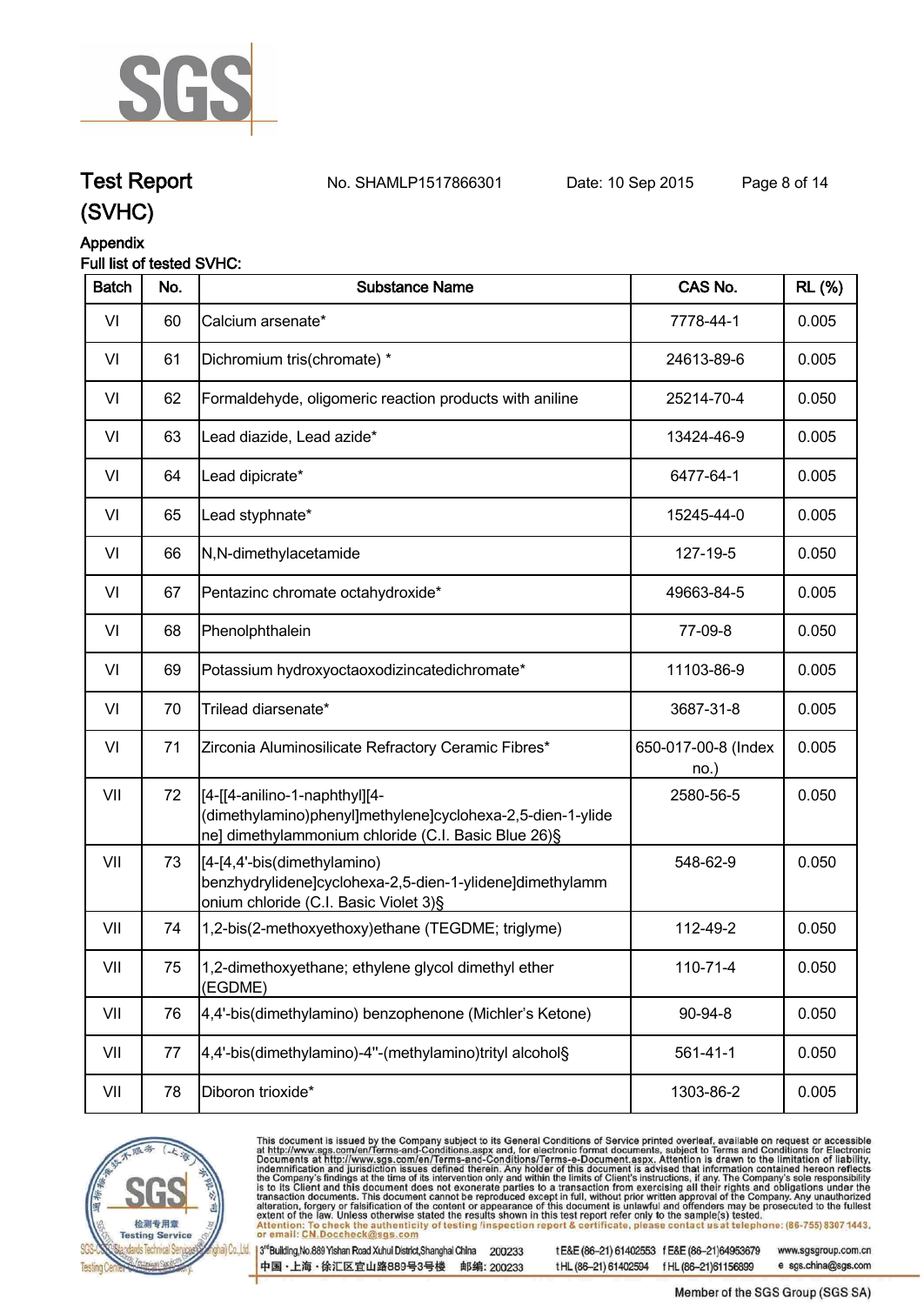

### **Test Report. No. SHAMLP1517866301 Date: 10 Sep 2015. Page 9 of 14.**

**(SVHC)**

## **Appendix**

### **Full list of tested SVHC:**

| <b>Batch</b> | No. | <b>Substance Name</b>                                                                                                 | CAS No.        | <b>RL</b> (%) |
|--------------|-----|-----------------------------------------------------------------------------------------------------------------------|----------------|---------------|
| VII          | 79  | Formamide                                                                                                             | $75-12-7$      | 0.050         |
| VII          | 80  | Lead(II) bis(methanesulfonate)*                                                                                       | 17570-76-2     | 0.005         |
| VII          | 81  | N,N,N',N'-tetramethyl-4,4'-methylenedianiline (Michler's<br>base)                                                     | $101 - 61 - 1$ | 0.050         |
| VII          | 82  | <b>TGIC</b><br>(1,3,5-tris(oxiranylmethyl)-1,3,5-triazine-2,4,6(1H,3H,5H)-trio<br>ne)                                 | 2451-62-9      | 0.050         |
| VII          | 83  | $\alpha$ , $\alpha$ -Bis[4-(dimethylamino)phenyl]-4<br>(phenylamino)naphthalene-1-methanol (C.I. Solvent Blue 4)<br>ş | 6786-83-0      | 0.050         |
| VII          | 84  | $\beta$ -TGIC (1,3,5-tris[(2S and<br>2R)-2,3-epoxypropyl]-1,3,5-triazine-2,4,6-(1H,3H,5H)-trione)                     | 59653-74-6     | 0.050         |
| VIII         | 85  | [Phthalato(2-)]dioxotrilead*                                                                                          | 69011-06-9     | 0.005         |
| VIII         | 86  | 1,2-Benzenedicarboxylic acid, dipentylester, branched and<br>linear                                                   | 84777-06-0     | 0.050         |
| VIII         | 87  | 1,2-Diethoxyethane                                                                                                    | 629-14-1       | 0.050         |
| VIII         | 88  | 1-Bromopropane                                                                                                        | 106-94-5       | 0.050         |
| VIII         | 89  | 3-Ethyl-2-methyl-2-(3-methylbutyl)-1,3-oxazolidine                                                                    | 143860-04-2    | 0.050         |
| VIII         | 90  | 4-(1,1,3,3-tetramethylbutyl)phenol, ethoxylated                                                                       |                | 0.050         |
| VIII         | 91  | 4,4'-Methylenedi-o-toluidine                                                                                          | 838-88-0       | 0.050         |
| VIII         | 92  | 4,4'-Oxydianiline and its salts                                                                                       | 101-80-4       | 0.050         |
| VIII         | 93  | 4-Aminoazobenzene                                                                                                     | 60-09-3        | 0.050         |
| VIII         | 94  | 4-Methyl-m-phenylenediamine                                                                                           | 95-80-7        | 0.050         |
| VIII         | 95  | 4-Nonylphenol, branched and linear                                                                                    |                | 0.050         |
| VIII         | 96  | 6-Methoxy-m-toluidine                                                                                                 | 120-71-8       | 0.050         |
| VIII         | 97  | Acetic acid, lead salt, basic*                                                                                        | 51404-69-4     | 0.005         |



This document is issued by the Company subject to its General Conditions of Service printed overleaf, available on request or accessible at http://www.sgs.com/en/Terms-and-Conditions.aspx and, for electronic format documen

3rd Building, No.889 Yishan Road Xuhui District, Shanghai China 200233 中国·上海·徐汇区宜山路889号3号楼 邮编: 200233 tE&E(86-21) 61402553 fE&E(86-21)64953679 tHL (86-21) 61402594 fHL (86-21) 61156899

www.sgsgroup.com.cn e sgs.china@sgs.com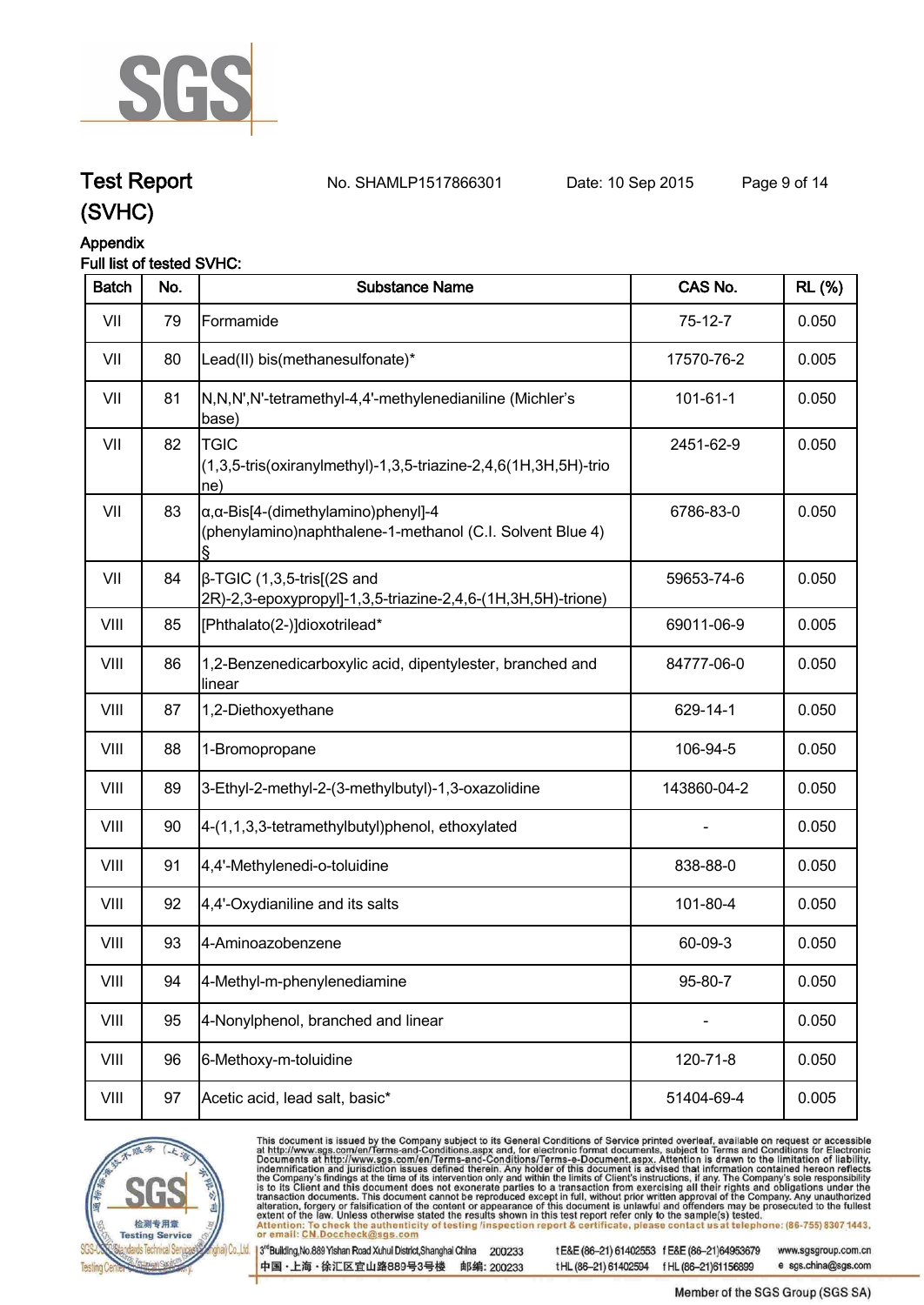

**Test Report No. SHAMLP1517866301** Date: 10 Sep 2015 Page 10 of 14

### **(SVHC)**

### **Appendix**

### **Full list of tested SVHC:**

| <b>Batch</b> | No. | <b>Substance Name</b>                                                                                                                                            | CAS No.                                 | <b>RL</b> (%) |
|--------------|-----|------------------------------------------------------------------------------------------------------------------------------------------------------------------|-----------------------------------------|---------------|
| VIII         | 98  | Biphenyl-4-ylamine                                                                                                                                               | $92 - 67 - 1$                           | 0.050         |
| VIII         | 99  | Bis(pentabromophenyl) ether (DecaBDE)                                                                                                                            | 1163-19-5                               | 0.050         |
| VIII         | 100 | Cyclohexane-1,2-dicarboxylic anhydride,<br>cis-cyclohexane-1,2-dicarboxylic anhydride,<br>trans-cyclohexane-1,2-dicarboxylic anhydride                           | $85-42-7,$<br>13149-00-3,<br>14166-21-3 | 0.050         |
| VIII         | 101 | Diazene-1,2-dicarboxamide (C,C'-azodi(formamide))                                                                                                                | 123-77-3                                | 0.050         |
| VIII         | 102 | Dibutyltin dichloride (DBTC)                                                                                                                                     | 683-18-1                                | 0.050         |
| VIII         | 103 | Diethyl sulphate                                                                                                                                                 | 64-67-5                                 | 0.050         |
| VIII         | 104 | Diisopentylphthalate                                                                                                                                             | 605-50-5                                | 0.050         |
| VIII         | 105 | Dimethyl sulphate                                                                                                                                                | $77 - 78 - 1$                           | 0.050         |
| VIII         | 106 | Dinoseb                                                                                                                                                          | 88-85-7                                 | 0.050         |
| VIII         | 107 | Dioxobis(stearato)trilead*                                                                                                                                       | 12578-12-0                              | 0.005         |
| VIII         | 108 | Fatty acids, C16-18, lead salts*                                                                                                                                 | 91031-62-8                              | 0.005         |
| VIII         | 109 | Furan                                                                                                                                                            | 110-00-9                                | 0.050         |
| VIII         | 110 | Henicosafluoroundecanoic acid                                                                                                                                    | 2058-94-8                               | 0.050         |
| VIII         | 111 | Heptacosafluorotetradecanoic acid                                                                                                                                | 376-06-7                                | 0.050         |
| VIII         | 112 | Hexahydromethylphathalic anhydride,<br>Hexahydro-4-methylphathalic anhydride,<br>Hexahydro-1-methylphathalic anhydride,<br>Hexahydro-3-methylphathalic anhydride | $\stackrel{\circ}{\bowtie}$             | 0.050         |
| VIII         | 113 | Lead bis(tetrafluoroborate)*                                                                                                                                     | 13814-96-5                              | 0.005         |
| VIII         | 114 | Lead cyanamidate*                                                                                                                                                | 20837-86-9                              | 0.005         |
| VIII         | 115 | Lead dinitrate*                                                                                                                                                  | 10099-74-8                              | 0.005         |
| VIII         | 116 | Lead monoxide*                                                                                                                                                   | 1317-36-8                               | 0.005         |
|              |     |                                                                                                                                                                  |                                         |               |



This document is issued by the Company subject to its General Conditions of Service printed overleaf, available on request or accessible<br>at http://www.sgs.com/en/Terms-and-Conditions.aspx and, for electronic format docume

3rd Building, No.889 Yishan Road Xuhui District, Shanghai China 200233 中国·上海·徐汇区宜山路889号3号楼 邮编: 200233 tE&E (86-21) 61402553 fE&E (86-21)64953679 www.sgsgroup.com.cn tHL (86-21) 61402594 fHL (86-21) 61156899 e sgs.china@sgs.com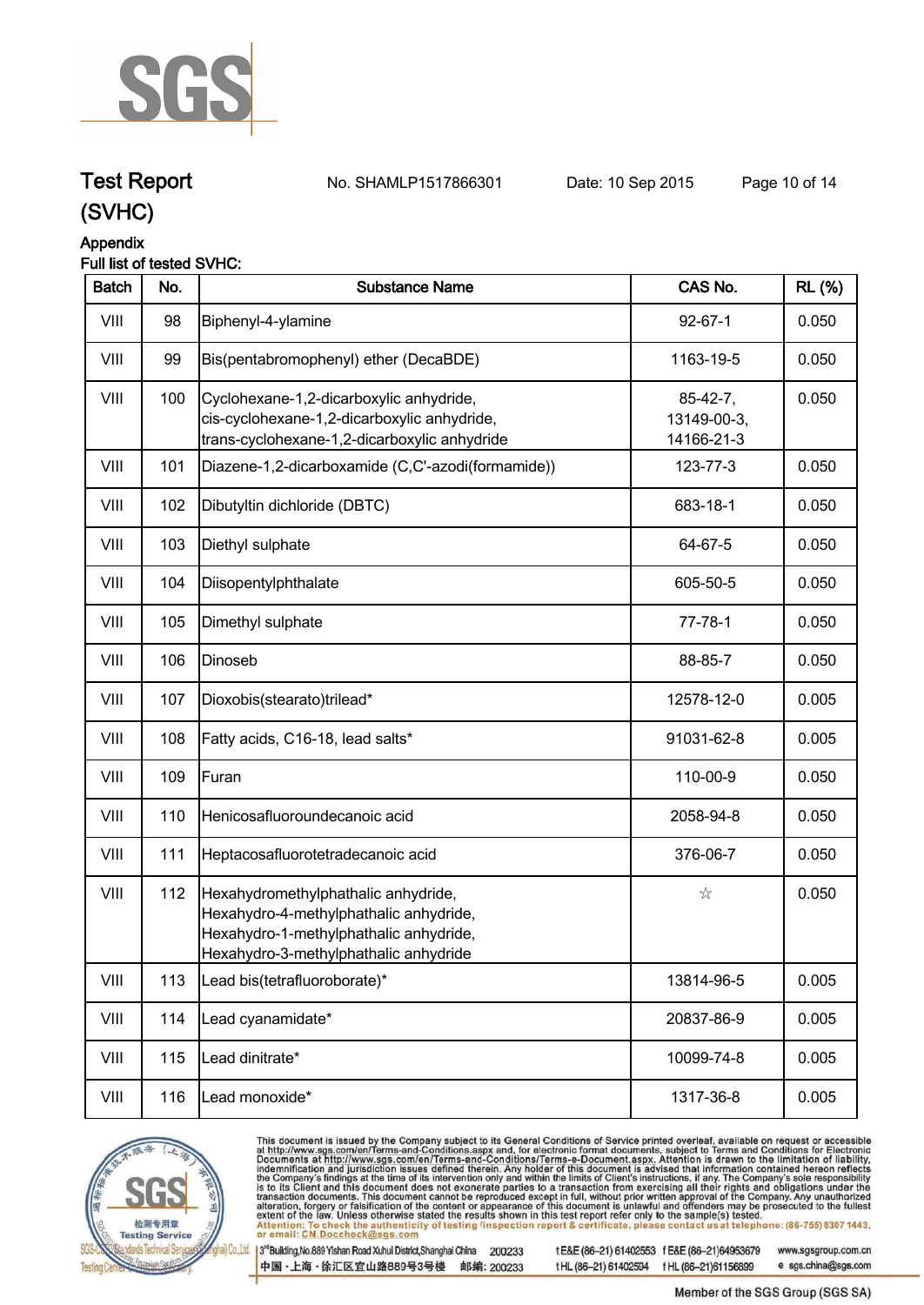

## **Test Report No. SHAMLP1517866301** Date: 10 Sep 2015 Page 11 of 14

### **(SVHC)**

### **Appendix**

### **Full list of tested SVHC:**

| <b>Batch</b> | No. | <b>Substance Name</b>                                       | CAS No.     | <b>RL</b> (%) |
|--------------|-----|-------------------------------------------------------------|-------------|---------------|
| VIII         | 117 | Lead oxide sulfate*                                         | 12036-76-9  | 0.005         |
| VIII         | 118 | Lead tetroxide (orange lead)*                               | 1314-41-6   | 0.005         |
| VIII         | 119 | Lead titanium trioxide*                                     | 12060-00-3  | 0.005         |
| VIII         | 120 | Lead titanium zirconium oxide*                              | 12626-81-2  | 0.005         |
| VIII         | 121 | Methoxyacetic acid                                          | 625-45-6    | 0.050         |
| VIII         | 122 | Methyloxirane (Propylene oxide)                             | 75-56-9     | 0.050         |
| VIII         | 123 | N,N-dimethylformamide                                       | 68-12-2     | 0.050         |
| VIII         | 124 | N-Methylacetamide                                           | 79-16-3     | 0.050         |
| VIII         | 125 | N-Pentyl-isopentylphthalate                                 | 776297-69-9 | 0.050         |
| VIII         | 126 | o-Aminoazotoluene                                           | 97-56-3     | 0.050         |
| VIII         | 127 | o-Toluidine                                                 | 95-53-4     | 0.050         |
| VIII         | 128 | Pentacosafluorotridecanoic acid                             | 72629-94-8  | 0.050         |
| VIII         | 129 | Pentalead tetraoxide sulphate*                              | 12065-90-6  | 0.005         |
| VIII         | 130 | Pyrochlore, antimony lead yellow*                           | 8012-00-8   | 0.005         |
| VIII         | 131 | Silicic acid, barium salt, lead-doped*                      | 68784-75-8  | 0.005         |
| VIII         | 132 | Silicic acid, lead salt*                                    | 11120-22-2  | 0.005         |
| VIII         | 133 | Sulfurous acid, lead salt, dibasic*                         | 62229-08-7  | 0.005         |
| VIII         | 134 | Tetraethyllead*                                             | 78-00-2     | 0.005         |
| VIII         | 135 | Tetralead trioxide sulphate*                                | 12202-17-4  | 0.005         |
| VIII         | 136 | Tricosafluorododecanoic acid                                | 307-55-1    | 0.050         |
| VIII         | 137 | Trilead bis(carbonate) dihy droxide (basic lead carbonate)* | 1319-46-6   | 0.005         |



This document is issued by the Company subject to its General Conditions of Service printed overleaf, available on request or accessible<br>at http://www.sgs.com/en/Terms-and-Conditions.aspx and, for electronic format docume

3rd Building, No.889 Yishan Road Xuhui District, Shanghai China 200233 中国·上海·徐汇区宜山路889号3号楼 邮编: 200233 tE&E (86-21) 61402553 fE&E (86-21)64953679 tHL (86-21) 61402594 fHL (86-21) 61156899

www.sgsgroup.com.cn e sgs.china@sgs.com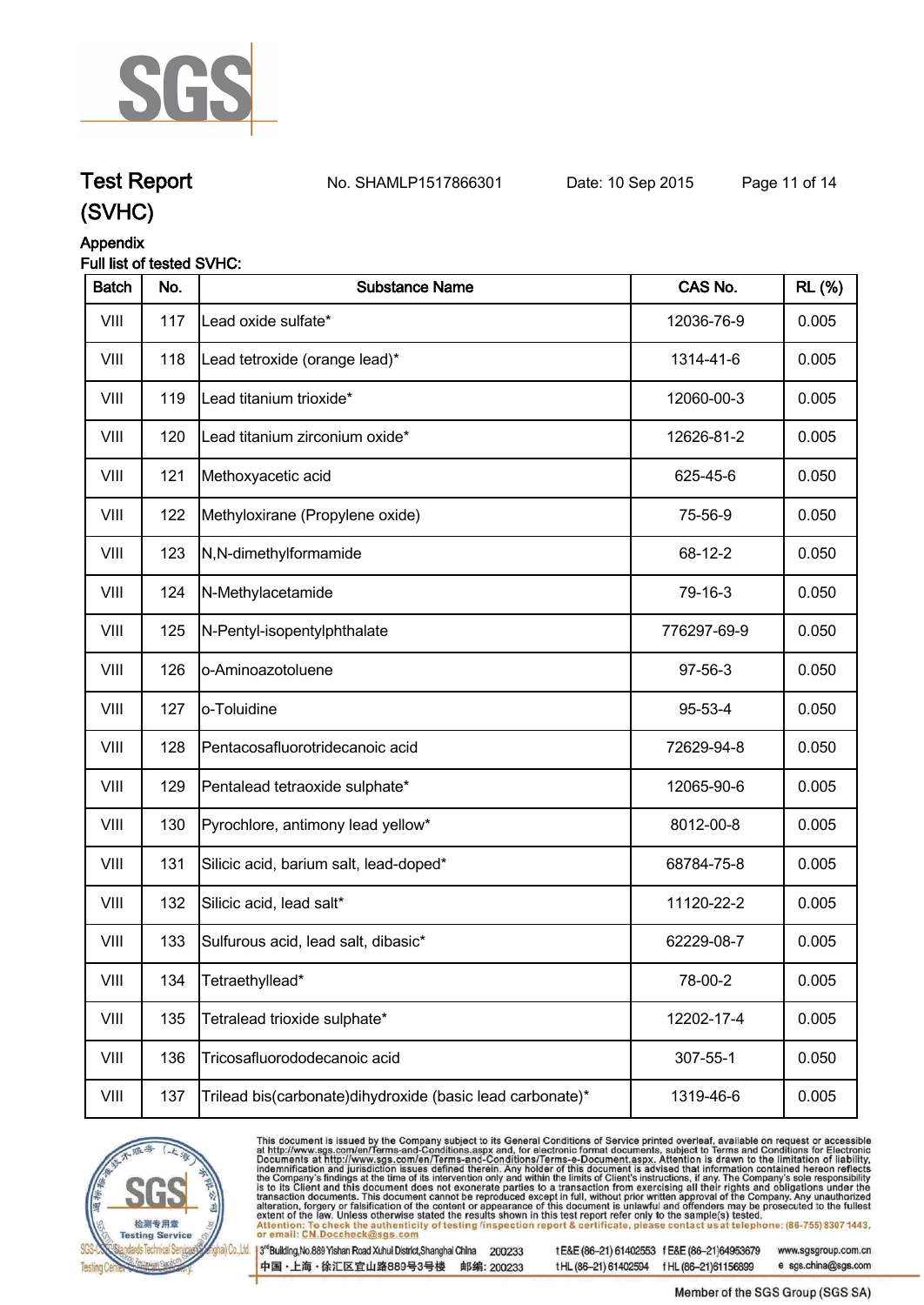

**Test Report No. SHAMLP1517866301** Date: 10 Sep 2015 Page 12 of 14

### **(SVHC)**

### **Appendix**

### **Full list of tested SVHC:**

| <b>Batch</b> | No. | <b>Substance Name</b>                                                                                                                                            | CAS No.    | <b>RL (%)</b> |
|--------------|-----|------------------------------------------------------------------------------------------------------------------------------------------------------------------|------------|---------------|
| VIII         | 138 | Trilead dioxide phosphonate*                                                                                                                                     | 12141-20-7 | 0.005         |
| IX           | 139 | 4-Nonylphenol, branched and linear, ethoxylated                                                                                                                  |            | 0.050         |
| IX           | 140 | Ammonium pentadecafluorooctanoate (APFO)                                                                                                                         | 3825-26-1  | 0.050         |
| IX           | 141 | Cadmium oxide*                                                                                                                                                   | 1306-19-0  | 0.005         |
| IX           | 142 | Cadmium*                                                                                                                                                         | 7440-43-9  | 0.005         |
| IX           | 143 | Dipentyl phthalate (DPP)                                                                                                                                         | 131-18-0   | 0.050         |
| IX           | 144 | Pentadecafluorooctanoic acid (PFOA)                                                                                                                              | 335-67-1   | 0.050         |
| X            | 145 | Cadmium sulphide*                                                                                                                                                | 1306-23-6  | 0.005         |
| X            | 146 | Dihexyl phthalate                                                                                                                                                | 84-75-3    | 0.050         |
| X            | 147 | Disodium 3,3'-<br>[[1,1'-biphenyl]-4,4'-diylbis(azo)]bis(4-aminonaphthalene-1-su<br>Iphonate) (C.I. Direct Red 28)                                               | 573-58-0   | 0.050         |
| X            | 148 | Disodium 4-amino-3-[[4'-[(2,4-diaminophenyl)azo]<br>[1,1'-biphenyl]-4-yl]azo] -5-hydroxy-6-<br>(phenylazo)naphthalene-2,7-disulphonate (C.I. Direct Black<br>38) | 1937-37-7  | 0.050         |
| X            | 149 | Imidazolidine-2-thione; (2-imidazoline-2-thiol)                                                                                                                  | 96-45-7    | 0.050         |
| X            | 150 | Lead di(acetate)*                                                                                                                                                | 301-04-2   | 0.005         |
| X            | 151 | Trixylyl phosphate                                                                                                                                               | 25155-23-1 | 0.050         |
| XI           | 152 | 1,2-Benzenedicarboxylic acid, dihexyl ester, branched and<br>llinear                                                                                             | 68515-50-4 | 0.05          |
| XI           | 153 | Cadmium chloride*                                                                                                                                                | 10108-64-2 | 0.005         |
| XI           | 154 | Sodium perborate; perboric acid, sodium salt*                                                                                                                    |            | 0.005         |
| XI           | 155 | Sodium peroxometaborate*                                                                                                                                         | 7632-04-4  | 0.005         |
|              |     |                                                                                                                                                                  |            |               |



This document is issued by the Company subject to its General Conditions of Service printed overleaf, available on request or accessible<br>at http://www.sgs.com/en/Terms-and-Conditions.aspx and, for electronic format docume

3rd Building, No.889 Yishan Road Xuhui District, Shanghai China 200233 中国·上海·徐汇区宜山路889号3号楼 邮编: 200233 tE&E (86-21) 61402553 fE&E (86-21)64953679 www.sgsgroup.com.cn tHL (86-21) 61402594 fHL (86-21) 61156899

e sgs.china@sgs.com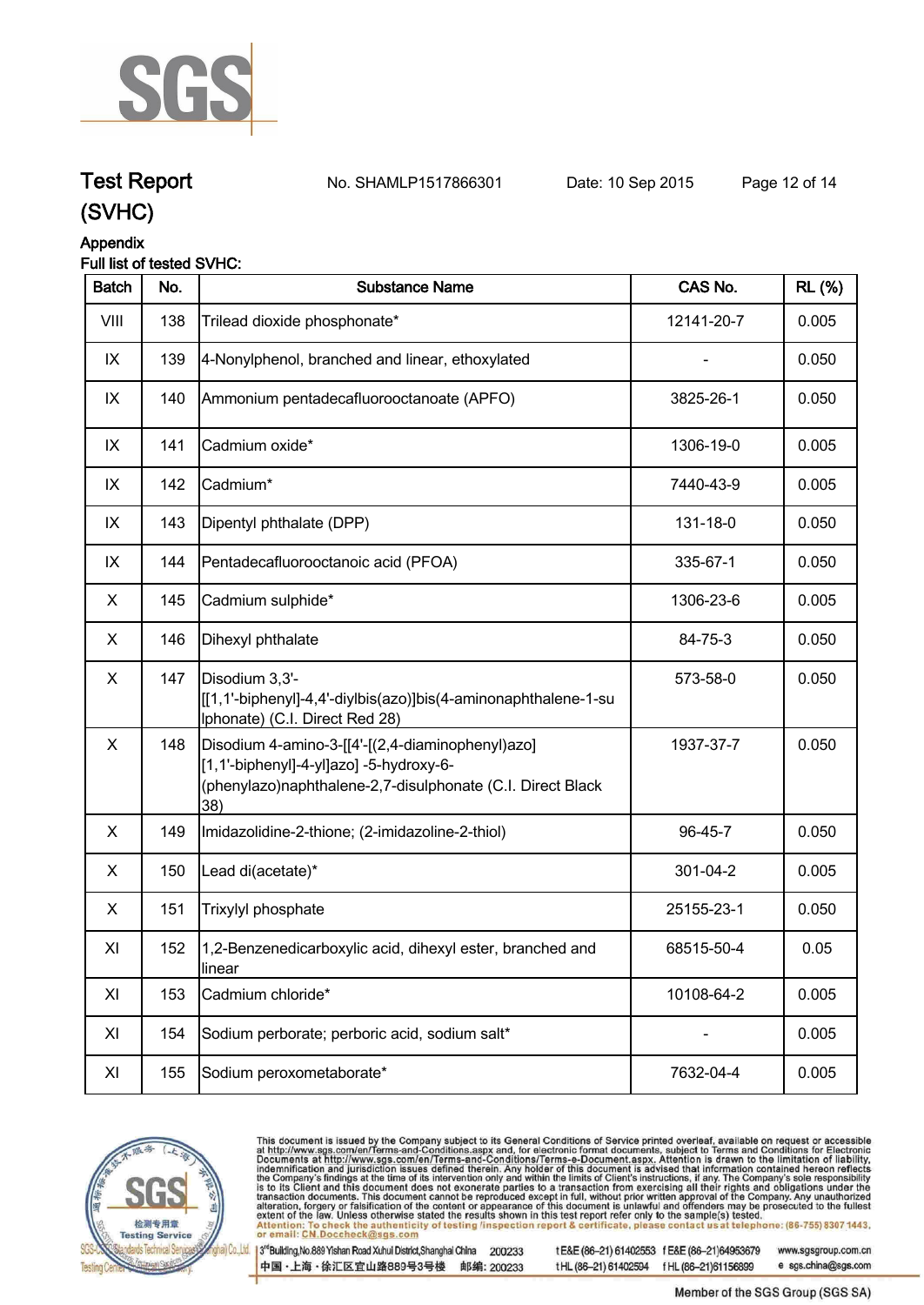

### **Test Report No. SHAMLP1517866301** Date: 10 Sep 2015 Page 13 of 14

### **(SVHC)**

### **Appendix**

### **Full list of tested SVHC:**

| <b>Batch</b> | No. | <b>Substance Name</b>                                                                                                                                                                                                                                                      | CAS No.                   | <b>RL</b> (%) |
|--------------|-----|----------------------------------------------------------------------------------------------------------------------------------------------------------------------------------------------------------------------------------------------------------------------------|---------------------------|---------------|
| XII          | 156 | 2-(2H-benzotriazol-2-yl)-4,6-ditertpentylphenol (UV-328)                                                                                                                                                                                                                   | 25973-55-1                | 0.050         |
| XII          | 157 | 2-benzotriazol-2-yl-4,6-di-tert-butylphenol (UV-320)                                                                                                                                                                                                                       | 3846-71-7                 | 0.050         |
| XII          | 158 | 2-ethylhexyl<br>10-ethyl-4,4-dioctyl-7-oxo-8-oxa-3,5-dithia-4-stannatetradeca<br>noate (DOTE)                                                                                                                                                                              | 15571-58-1                | 0.050         |
| XII          | 159 | Cadmium fluoride*                                                                                                                                                                                                                                                          | 7790-79-6                 | 0.005         |
| XII          | 160 | Cadmium sulphate*                                                                                                                                                                                                                                                          | 10124-36-4,31119-53<br>-6 | 0.005         |
| XII          | 161 | Reaction mass of 2-ethylhexyl<br>10-ethyl-4,4-dioctyl-7-oxo-8-oxa-3,5-dithia-4-stannatetradeca<br>noate & 2-ethylhexyl 10-ethyl-4-[[2-<br>[(2-ethylhexyl)oxy]-2-oxoethyl]thio]-4-octyl-7-oxo-8-oxa-3,5-di<br>thia-4-stannatetradecanoate (reaction mass of DOTE &<br>MOTE) |                           | 0.050         |
| XIII         | 162 | 1,2-benzenedicarboxylic acid, di-C6-10-alkyl esters;<br>1,2-benzenedicarboxylic acid, mixed decyl and hexyl and<br>octyl diesters with $\geq 0.3\%$ of dihexyl phthalate                                                                                                   | 68515-51-5,68648-93<br>-1 | 0.050         |
| XIII         | 163 | 5-sec-butyl-2-<br>(2,4-dimethylcyclohex-3-en-1-yl)-5-methyl-1,3-dioxane [1],<br>5-sec-butyl-2-<br>(4,6-dimethylcyclohex-3-en-1-yl)-5-methyl-1,3-dioxane [2]<br>[covering any of the individual isomers of [1] and [2] or any<br>combination thereof]                       |                           | 0.050         |



This document is issued by the Company subject to its General Conditions of Service printed overleaf, available on request or accessible<br>at http://www.sgs.com/en/Terms-and-Conditions.aspx and, for electronic format docume

3rd Building, No.889 Yishan Road Xuhui District, Shanghai China 200233 中国·上海·徐汇区宜山路889号3号楼 邮编: 200233 tE&E (86-21) 61402553 fE&E (86-21)64953679 www.sgsgroup.com.cn tHL (86-21) 61402594 fHL (86-21) 61156899 e sgs.china@sgs.com